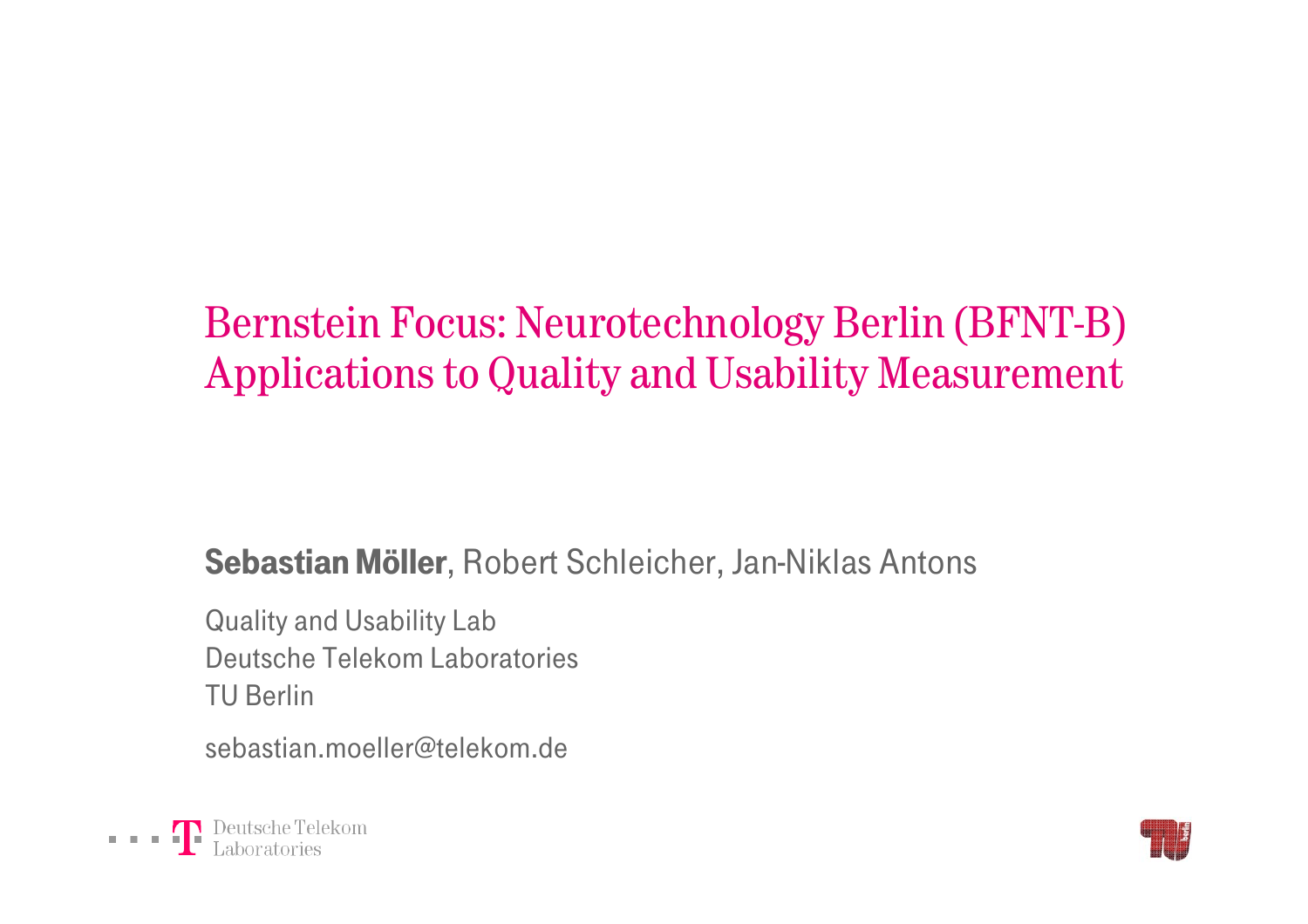#### Motivation Quality of transmitted speech and video.



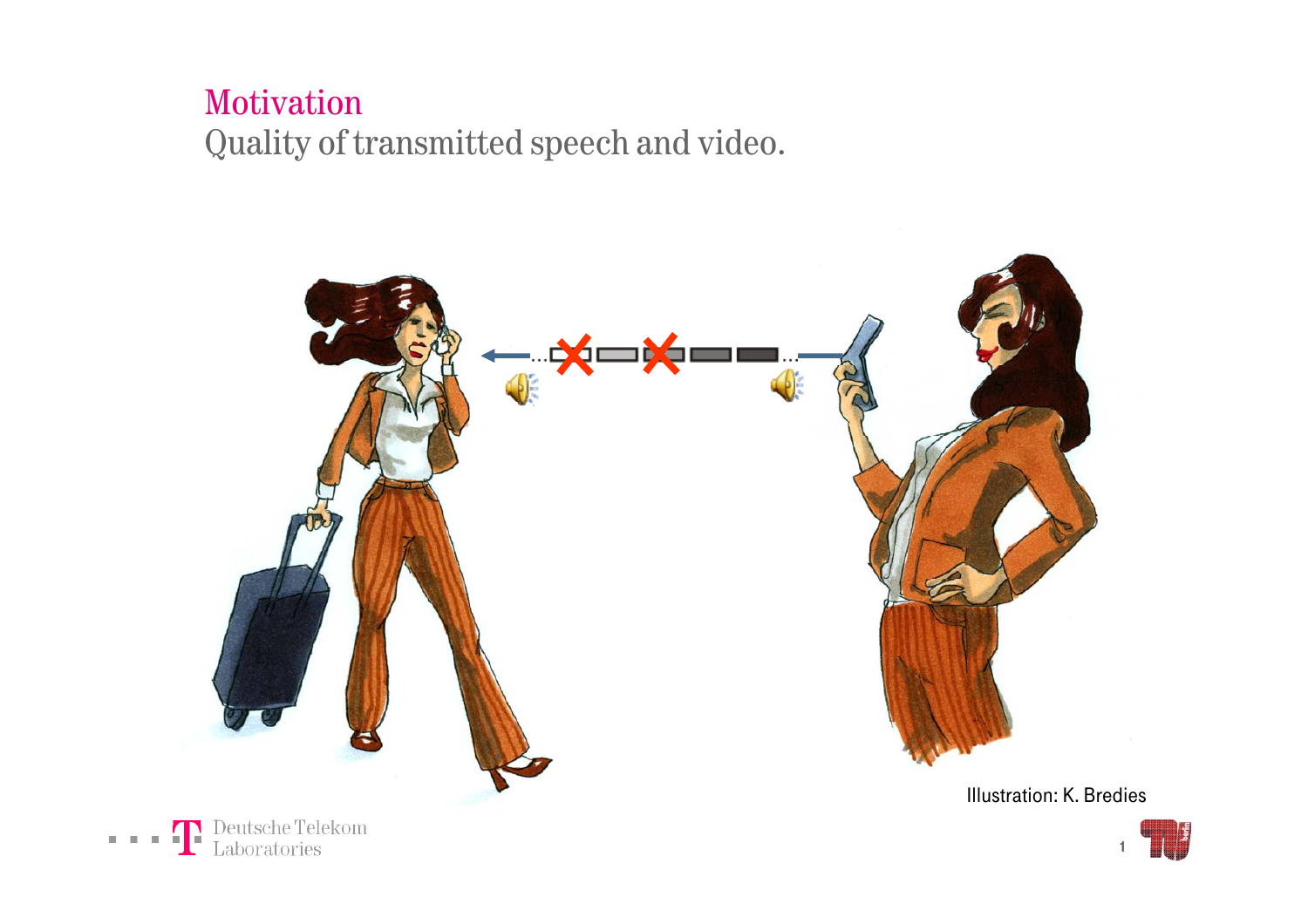## **Quality** Involved perception and judgment processes.

**Contract** 



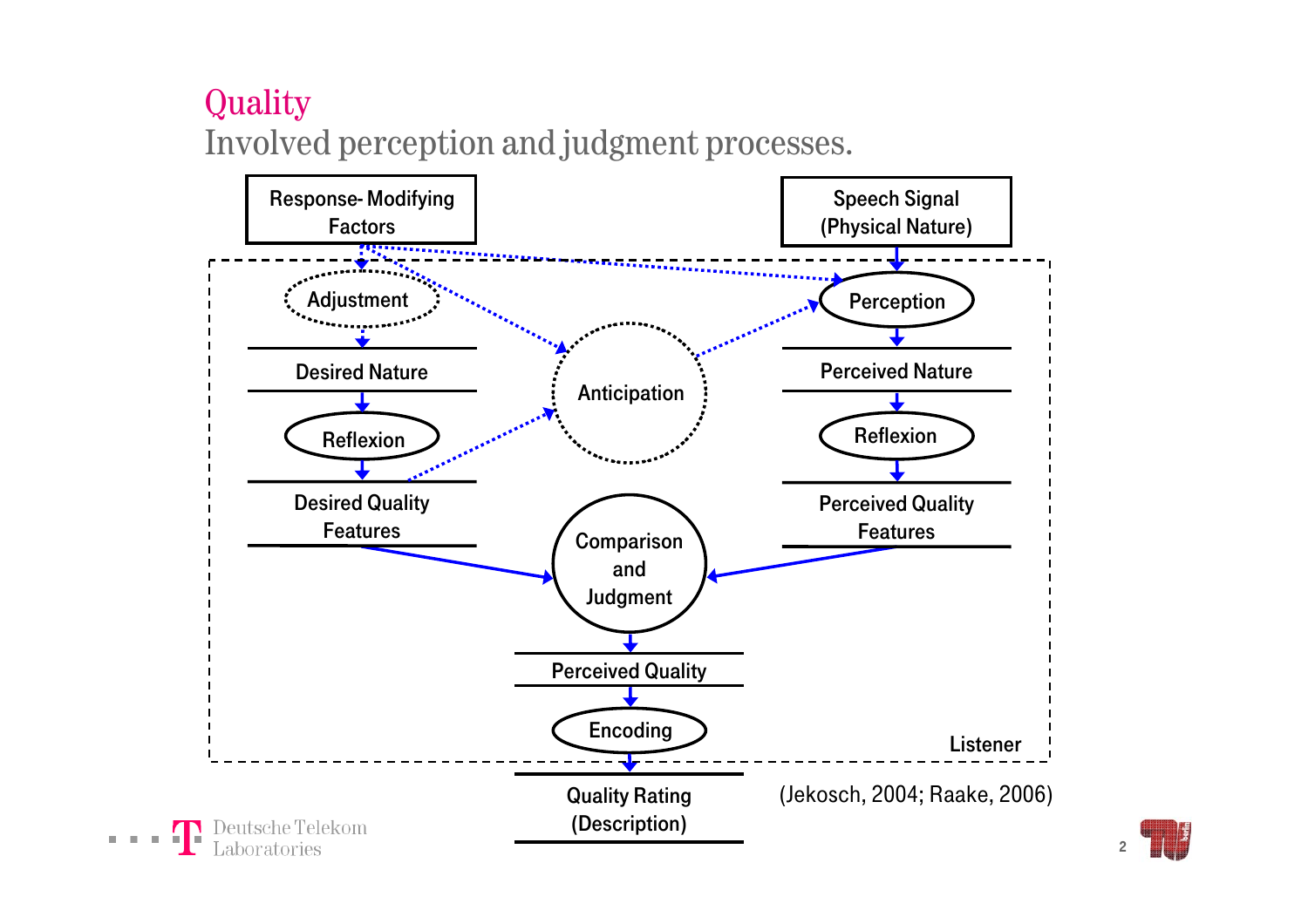## Quality Auditory speech transmission quality measurement.

#### Overall quality judgment:

Quality of the speech:

| excellent | good | fair | poor | bad |
|-----------|------|------|------|-----|
|           |      |      |      |     |
|           |      |      | ∽    |     |

#### Detectability threshold:

Degradation:

| degradation is<br>inaudible | degradation is<br>audible but not<br>annoying | degradation is<br>slightly annoying | degradation is<br>annoying | degradation is very<br>annoying |
|-----------------------------|-----------------------------------------------|-------------------------------------|----------------------------|---------------------------------|
|                             |                                               |                                     |                            |                                 |
|                             |                                               |                                     |                            |                                 |

(ITU-T Rec. P.800, 1996)



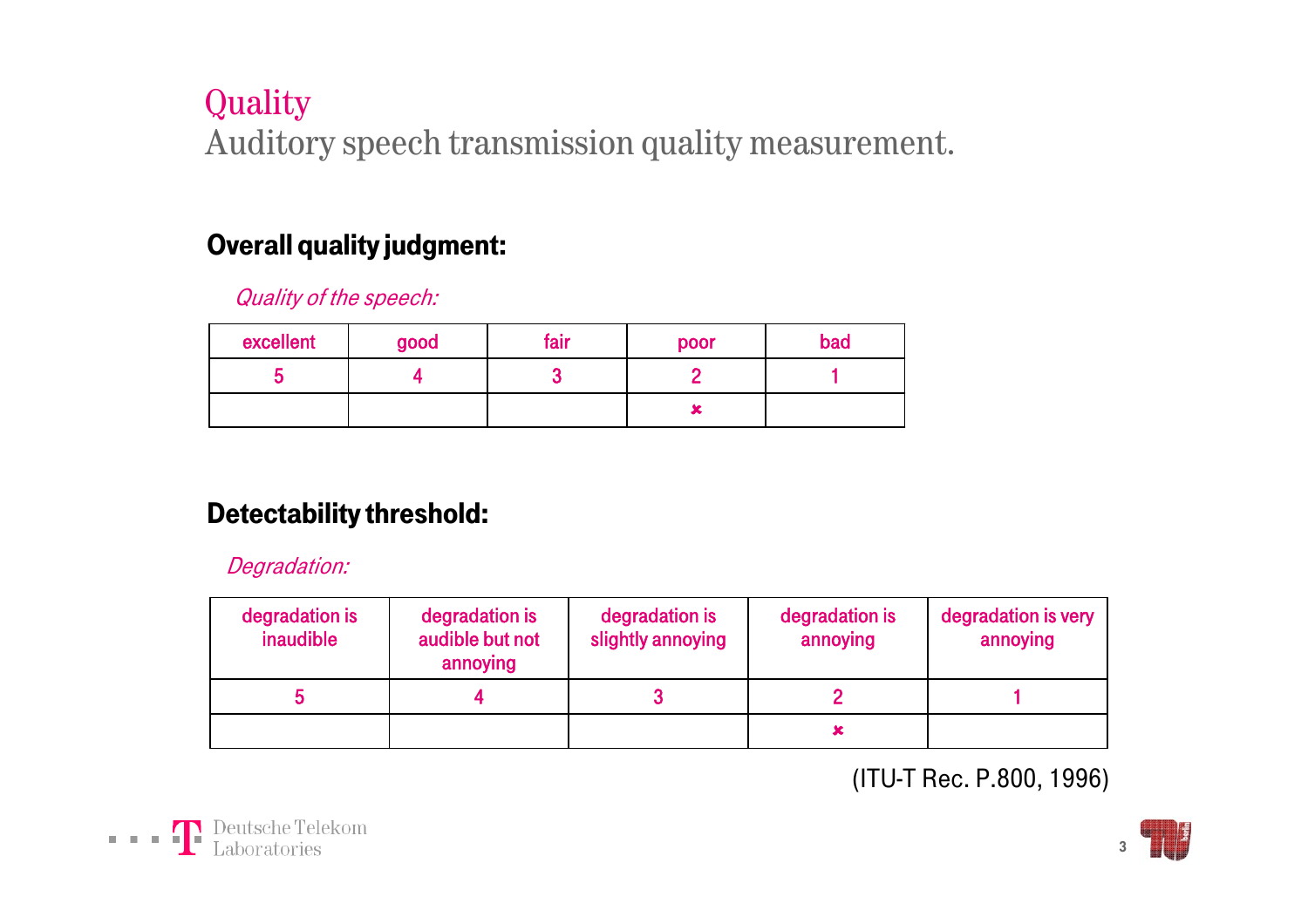## **Quality** Taxonomy of quality aspects.





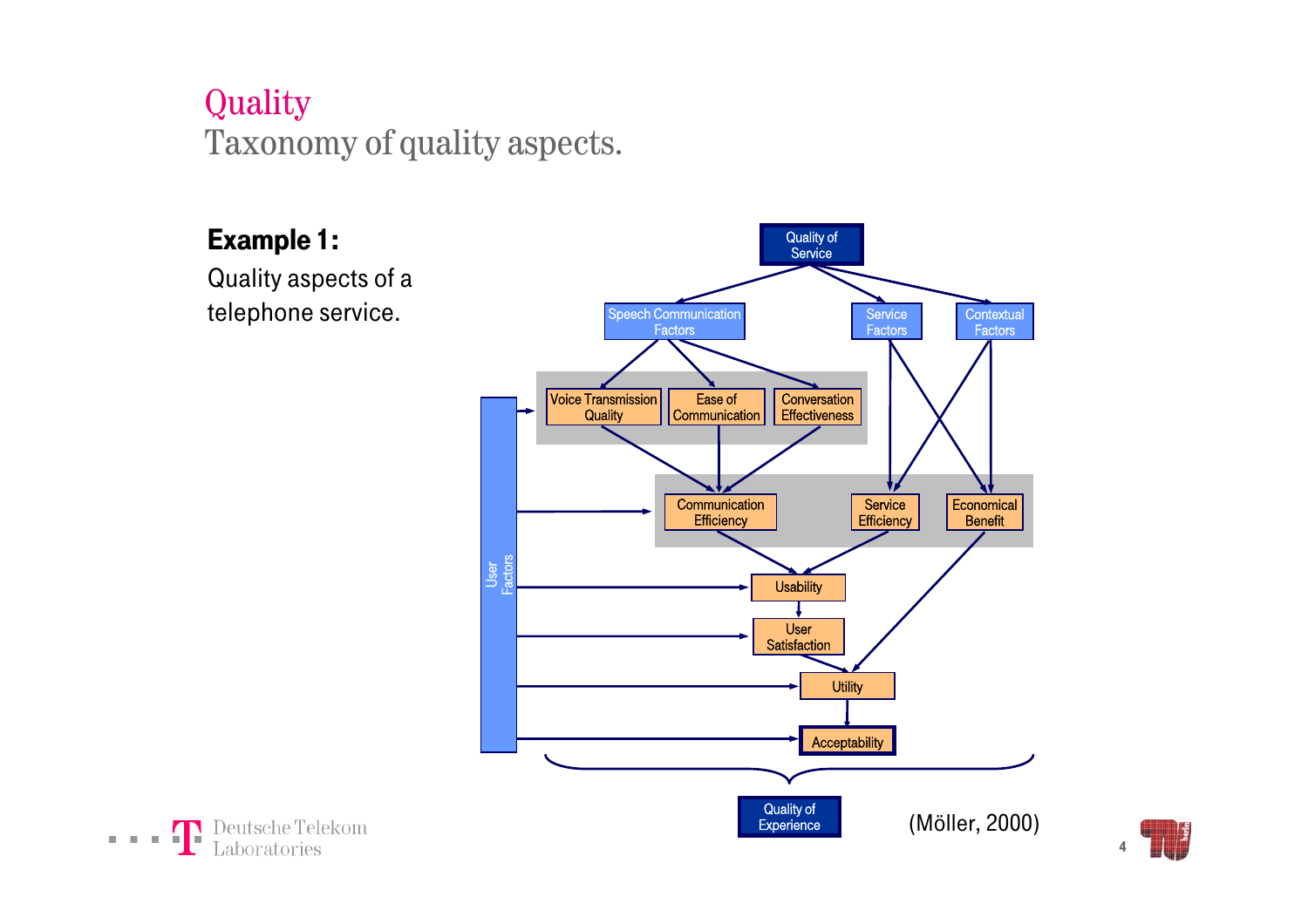## **Quality** Taxonomy of quality aspects.

#### Example 2:

Quality aspects of an interactive speech-based service.





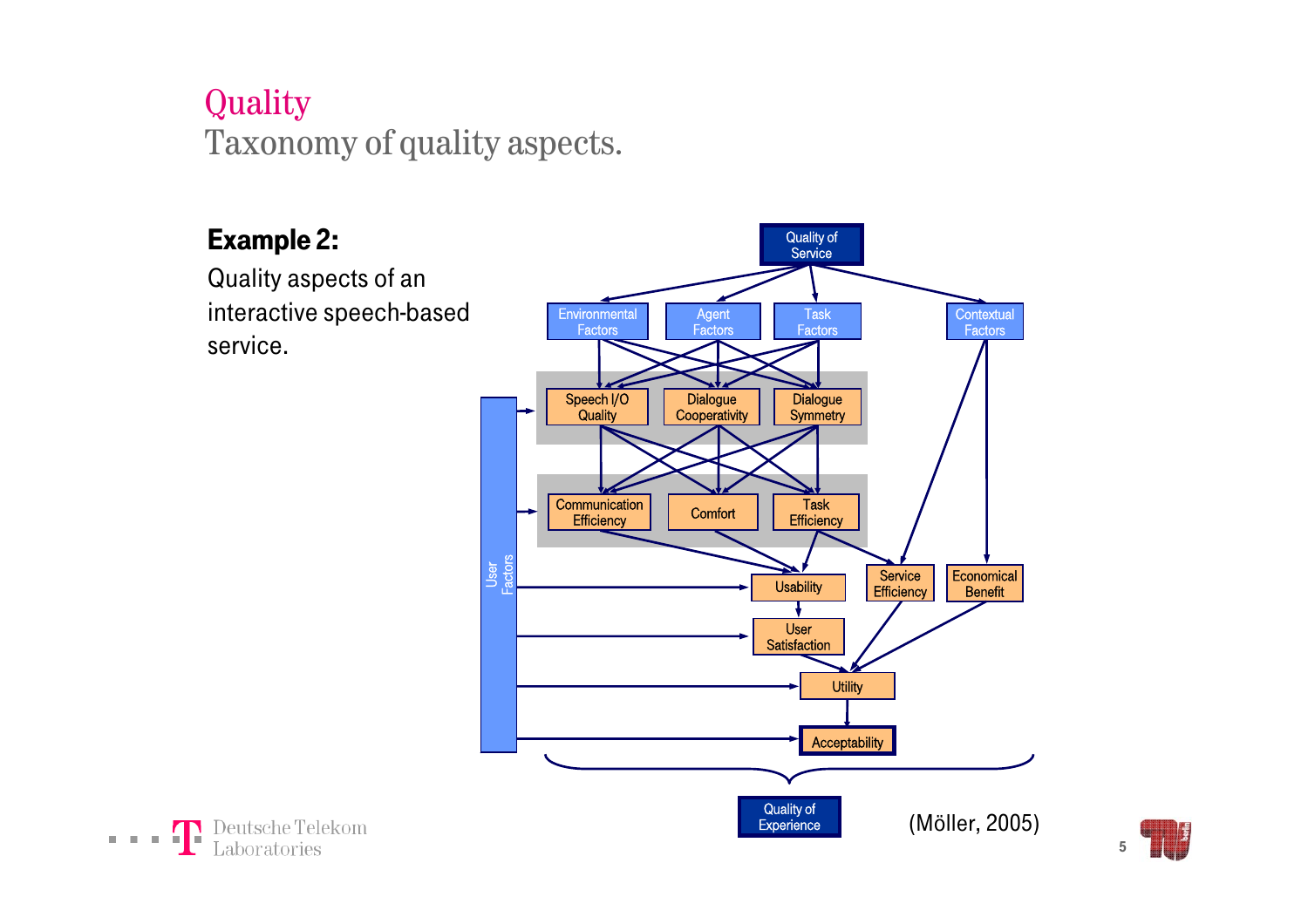## **Quality** Measuring and predicting speech transmission quality.

#### Idea:



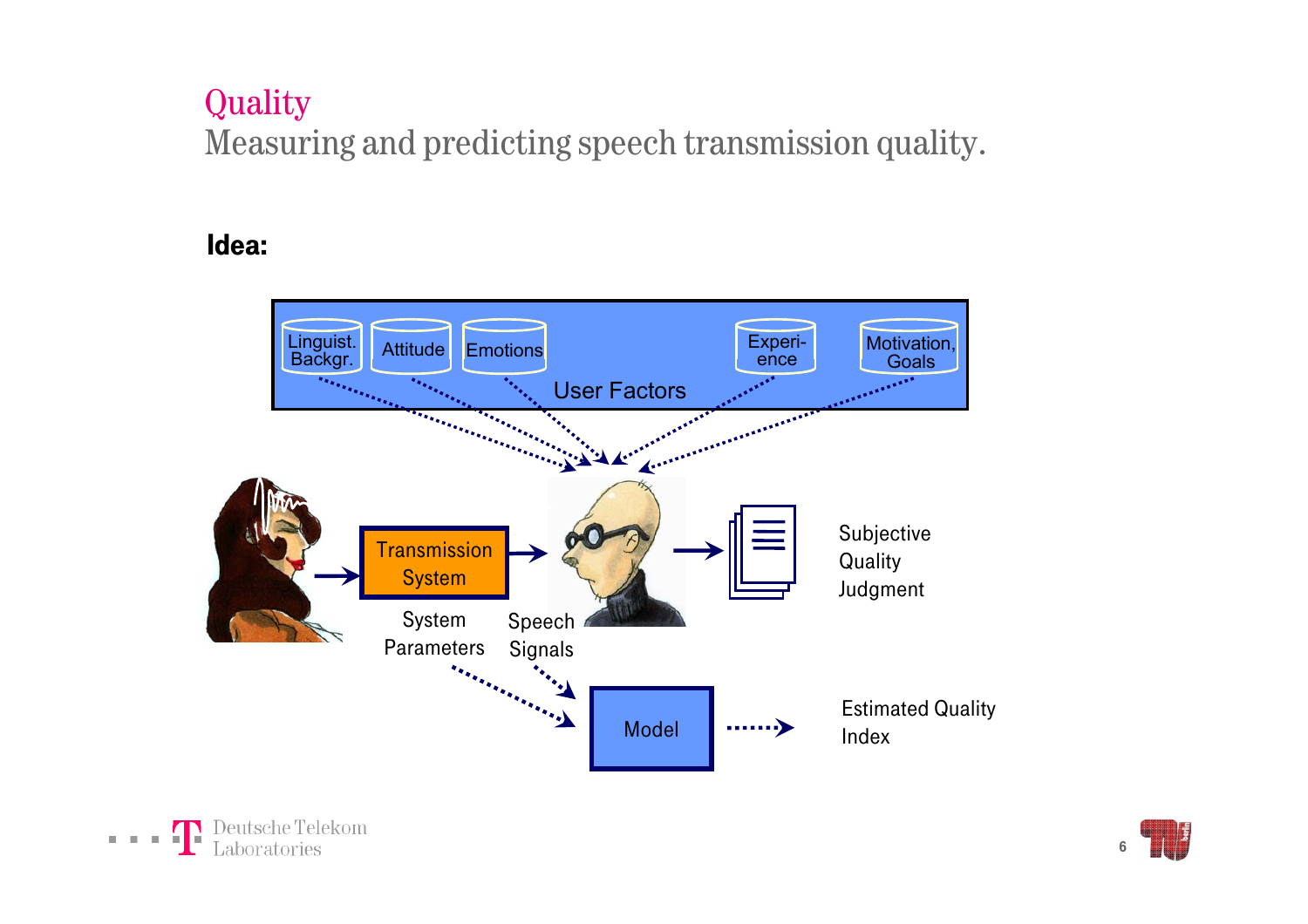## **Quality** Measuring and predicting interactive system usability.

#### Idea:



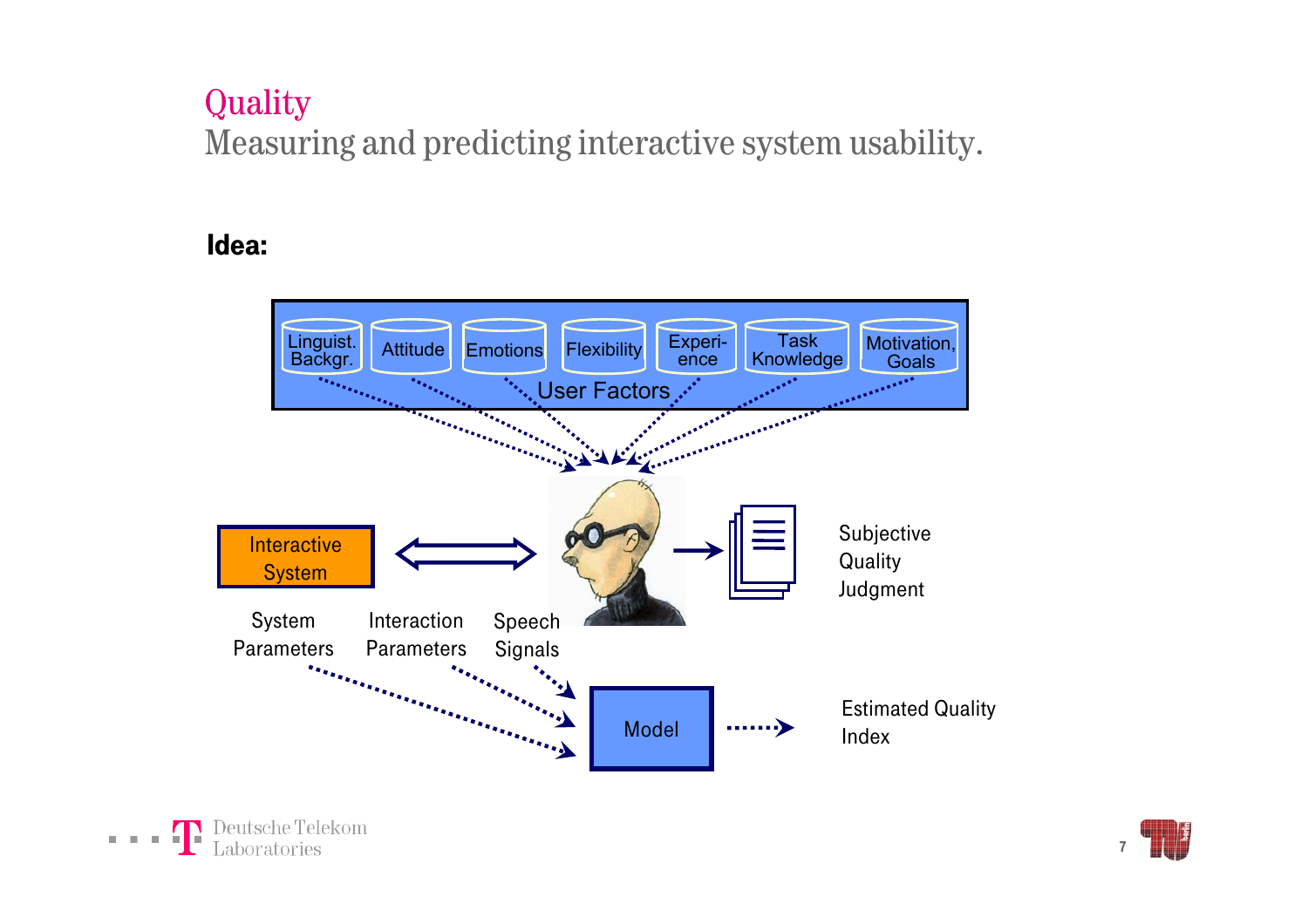#### Quality and Usability Prediction Approach.

Potential model components:





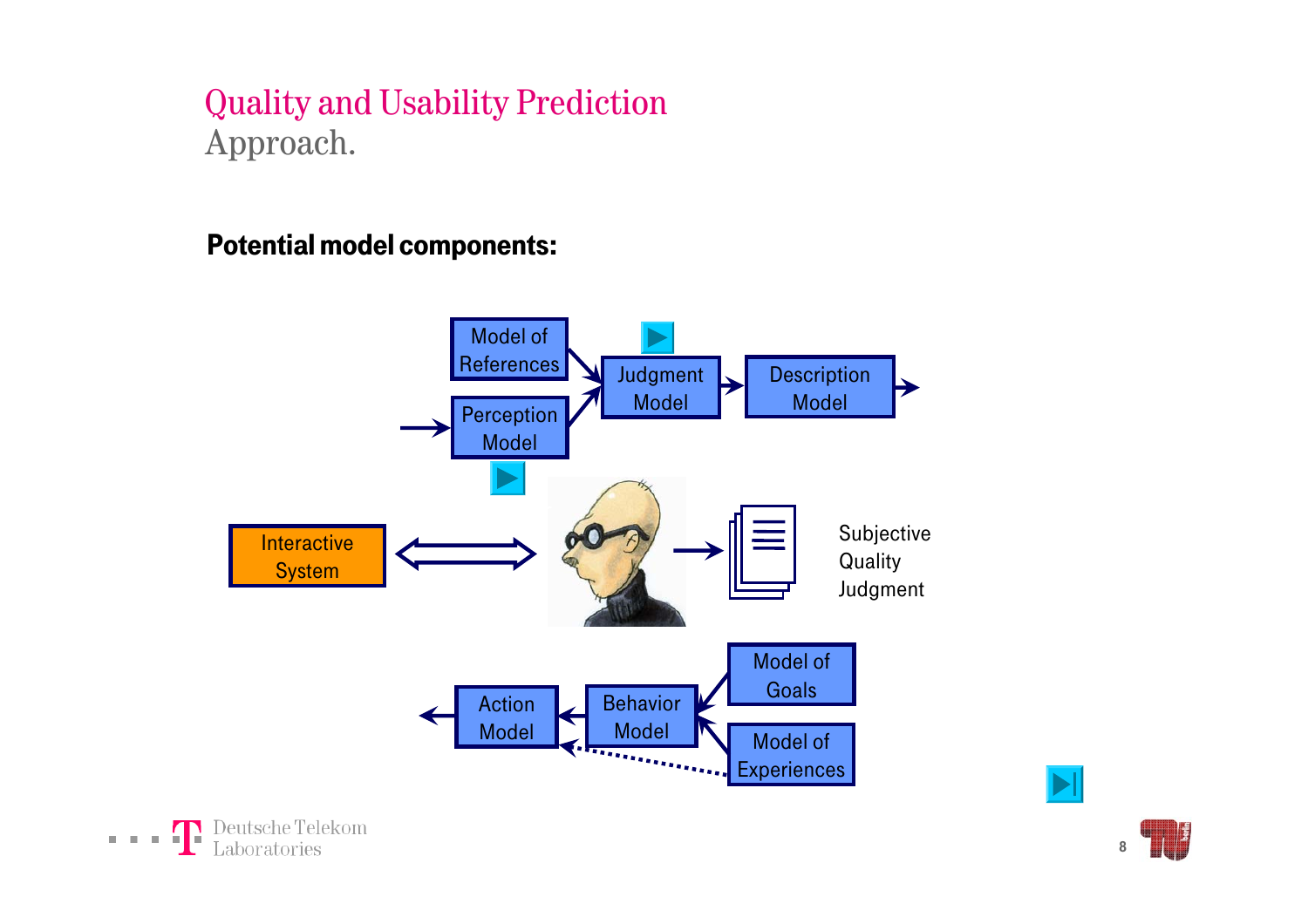## Quality and Usability Prediction Speech transmission quality.

#### Signal-based model:



(e.g. ITU-T Rec. P.862, 2001; Hauenstein, 1997; Hansen, 1998)



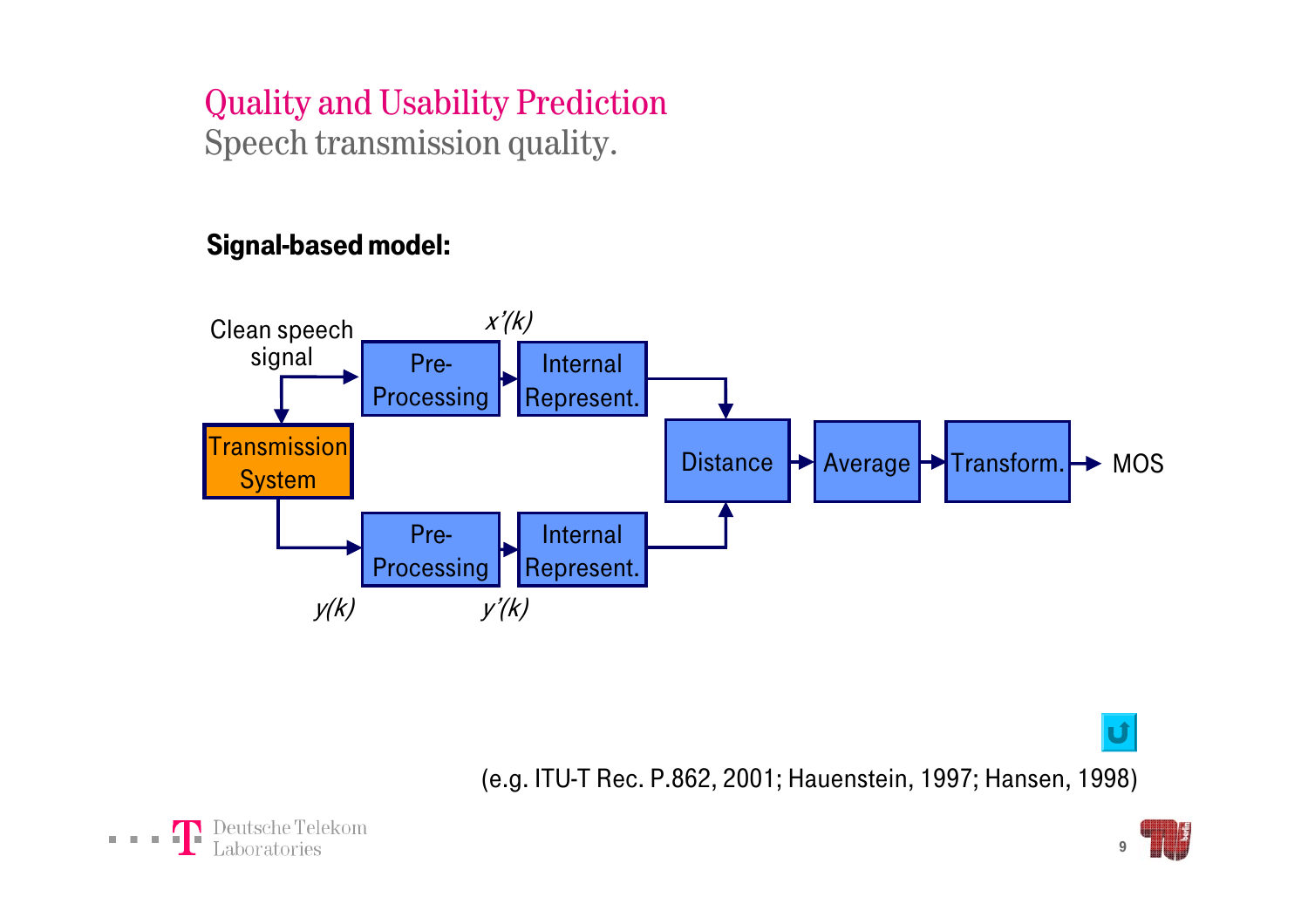### Quality and Usability Prediction Speech transmission quality.

Signal comparison: Internal Representation



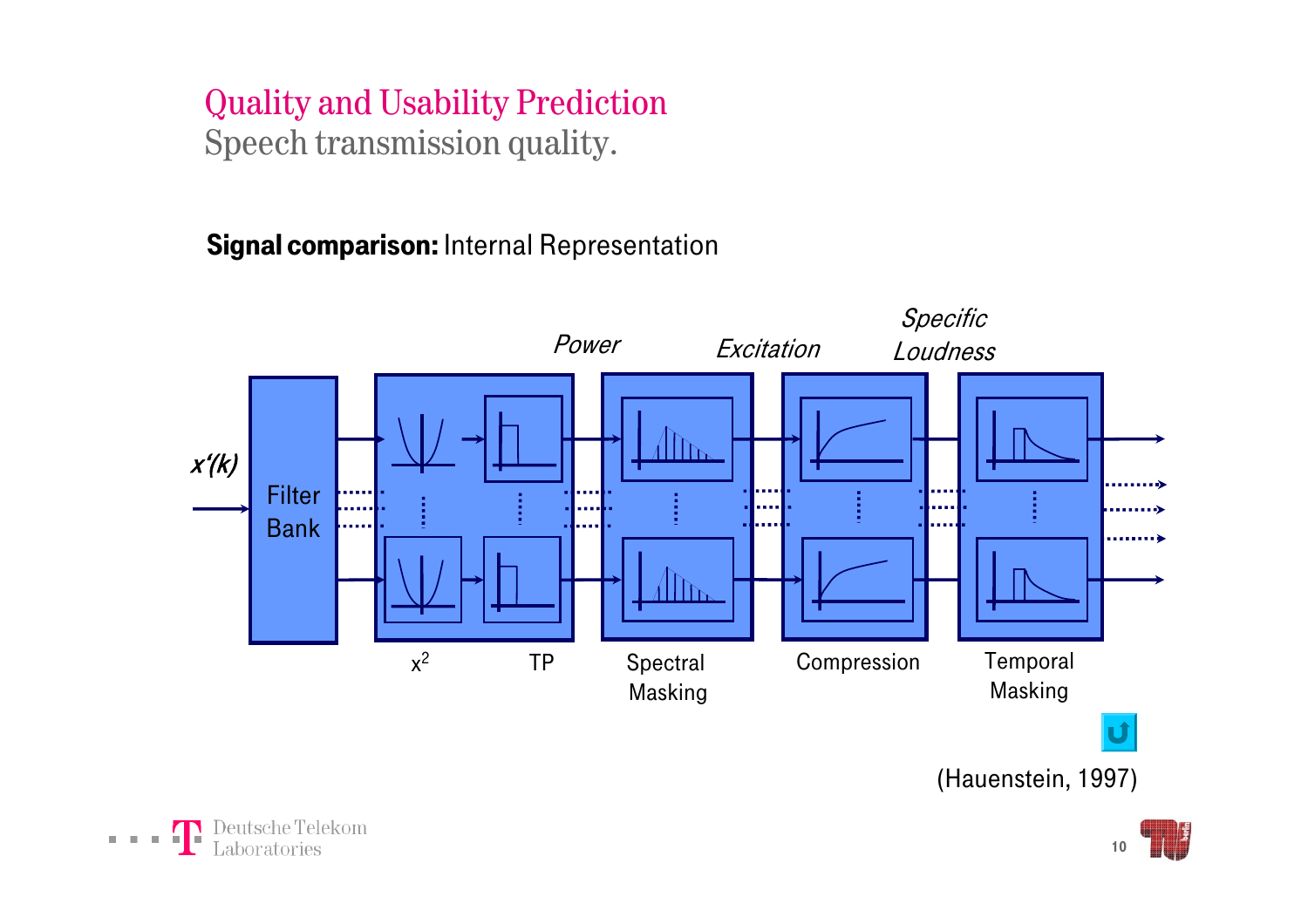## Quality and Usability Evaluation

Current work involving neurotechnology.

#### First steps:

- ٠ Determine the detectability threshold of typical degradations of speech samples using neurotechnology
- Compare thresholds to the ones obtained in absolute category scaling and degradation category rating
- Compare thresholds for different types of degradations (noise, interruptions, sound quality) and speech samples of different length and complexity

#### Future plans:

- ٠ Compare different neurotechnological tools (EEG, fMRI, NIRS, etc.)
- $\blacksquare$  Extend to video transmission quality
- ٠ Extend to interactive and/or multimodal services



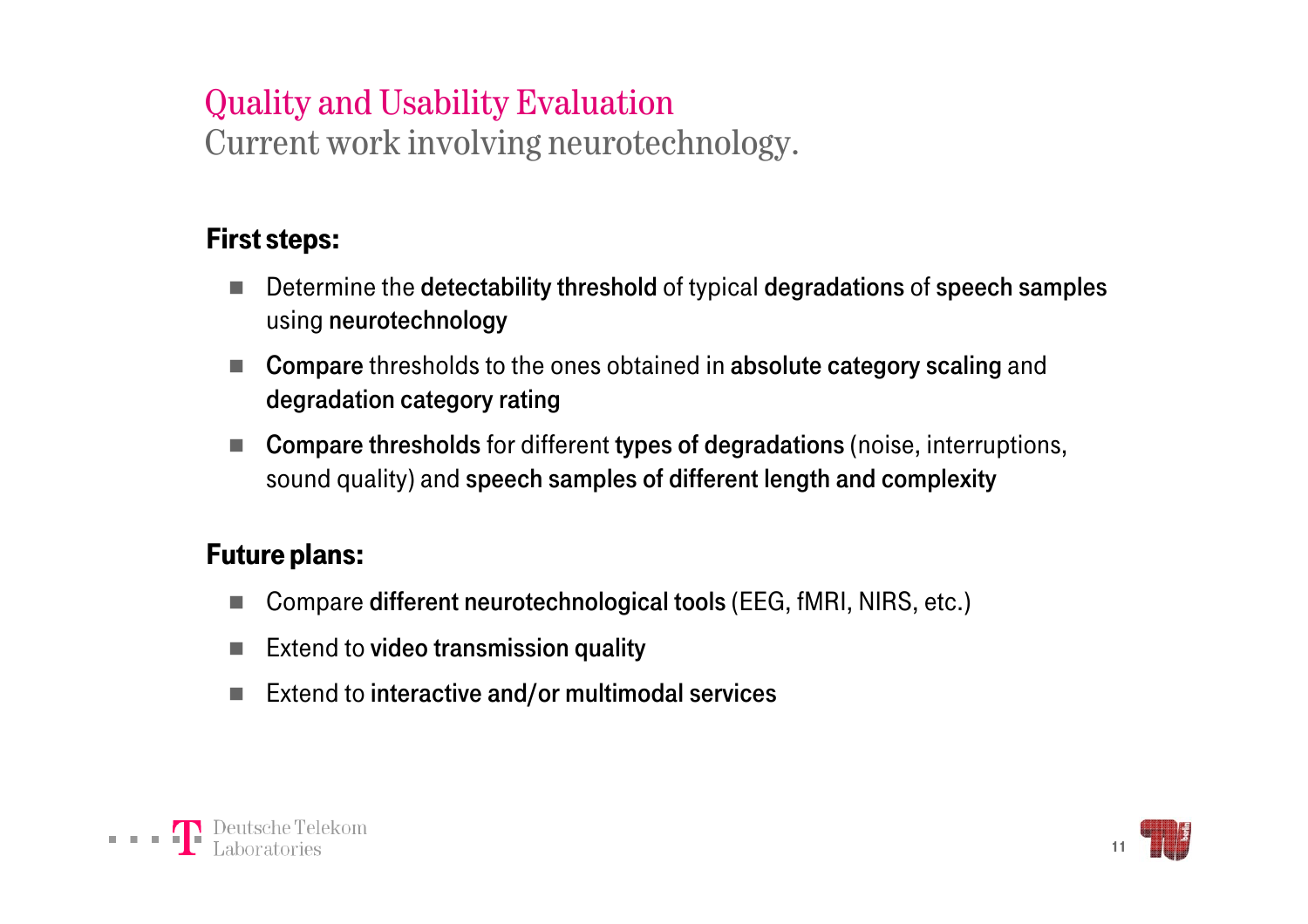### Quality and Usability Evaluation Open issues for neurotechnology.

 $0.1010$